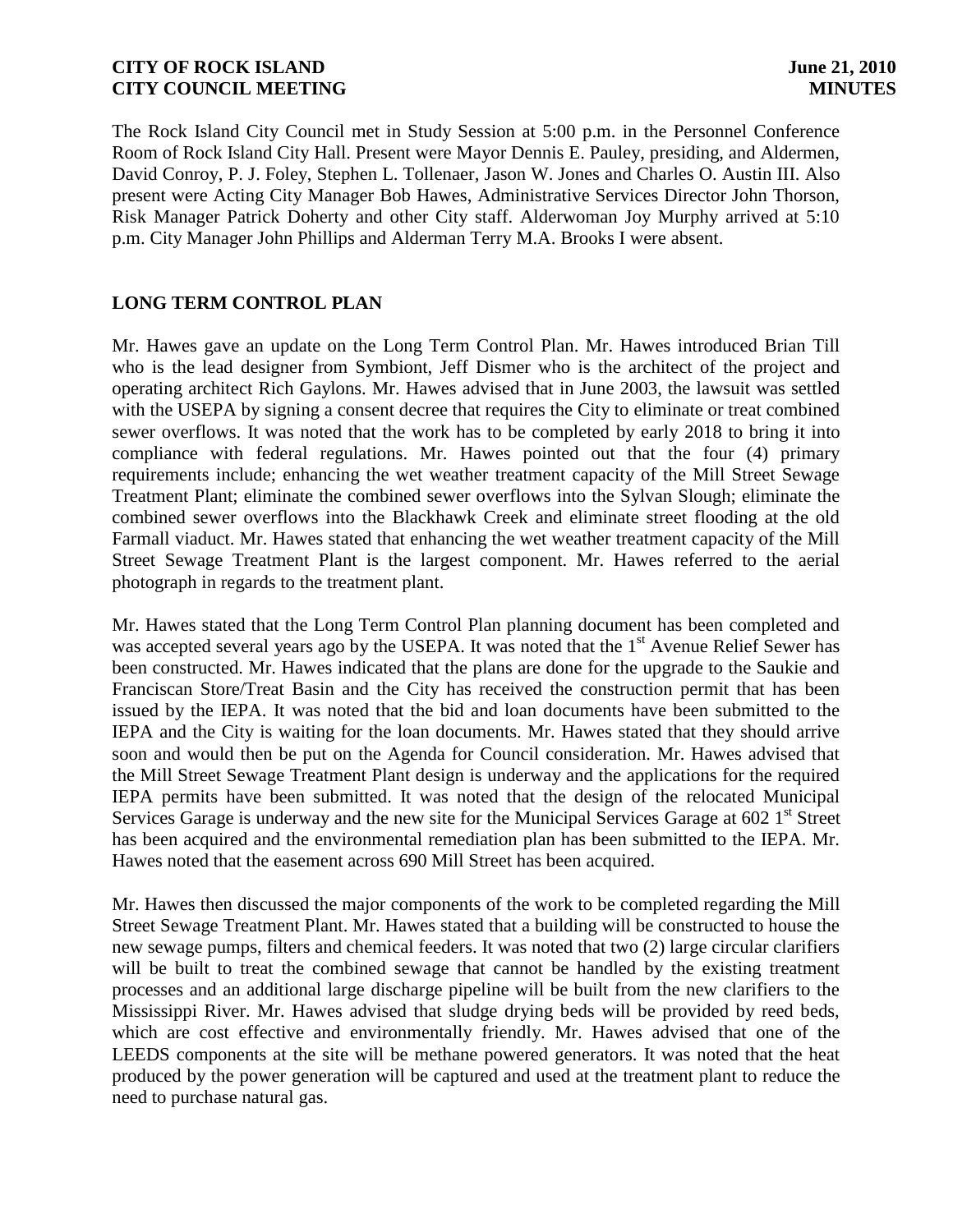Mr. Hawes pointed out that some existing facility rehabilitation will be done, which includes replacement of the treatment plant windows, repair of the brick walls, rehab the gas storage sphere and upgrade the sludge digester heating systems.

Mr. Hawes then discussed the former Watts property at  $602 \, 1<sup>st</sup>$  Street where the new Municipal Services Garage will be built. Mr. Hawes stated that the existing building on the site will be rehabilitated and used as vehicle/equipment parking and pallet rack storage. Mr. Hawes stated that once the new and larger garage is built, most of the Municipal Services Fleet will be stored in both buildings. It was noted that an automated truck wash will be added to the complex. Mr. Hawes stated that the water distribution maintenance and sewer collection system work units are being consolidated into a utility maintenance work unit located at 1500 24<sup>th</sup> Street. It was noted that the Parks and Recreation Department has allowed the use of the Hauberg Center parking lot for utility maintenance employee parking in order to make space at the utility maintenance yard for the additional building, maintenance vehicles and supplies.

Mr. Hawes stated that the estimated cost of the projects that will be bid in the next year or less will be approximately \$53,458,000.00. Mr. Hawes discussed the cost of the projects as it relates to financing and the impact on sewer use charges.

Mr. Hawes advised that in regards to the Store/Treat Basin upgrade, bids for the work have been opened and construction will begin after the IEPA approves the bids and the loan documents are executed. It was noted that the construction should be completed by early 2011. Mr. Hawes added that the Municipal Services Garage will be a pre-engineered steel building. It was noted that the bids for the steel will be ready for Council possibly on July 26, 2010. Mr. Hawes added that the final design for the Municipal Services Garage and renovation of the existing building at  $602 \text{ } 1^{\text{st}}$  Street is almost complete, and the bids will be opened for Council consideration possibly on August 9, 2010. Mr. Hawes indicated that the bid opening for the plant expansion will be late this year or early next year. It was noted that construction will begin in early 2011 and continue for approximately two and one-half years.

Mr. Hawes also discussed LEED Certification as it relates to the new pumping station and the new Municipal Services Garage and General Obligation Bond sales as it relates to engineering costs and the cost of replacing the Municipal Services Garage.

Council discussed the Long Term Control Plan as it relates to the plant expansion and General Obligation Bonds as it relates to financing for the project. Mr. Hawes noted that the new plant is being designed to operate unattended. It will have 10 hour shifts, seven (7) days a week. It was noted that the rest of the time, it will operate unattended like the Southwest plant. Mr. Hawes added that staff will not have to be increased.

# **SUNSET MARINA**

Mr. Hawes provided an update on Sunset Marina. Mr. Hawes stated that two (2) companies responded to the City's interest in privatization of the marina. It was noted that both companies were interested in buying Sunset Marina. However, neither company was in the position to make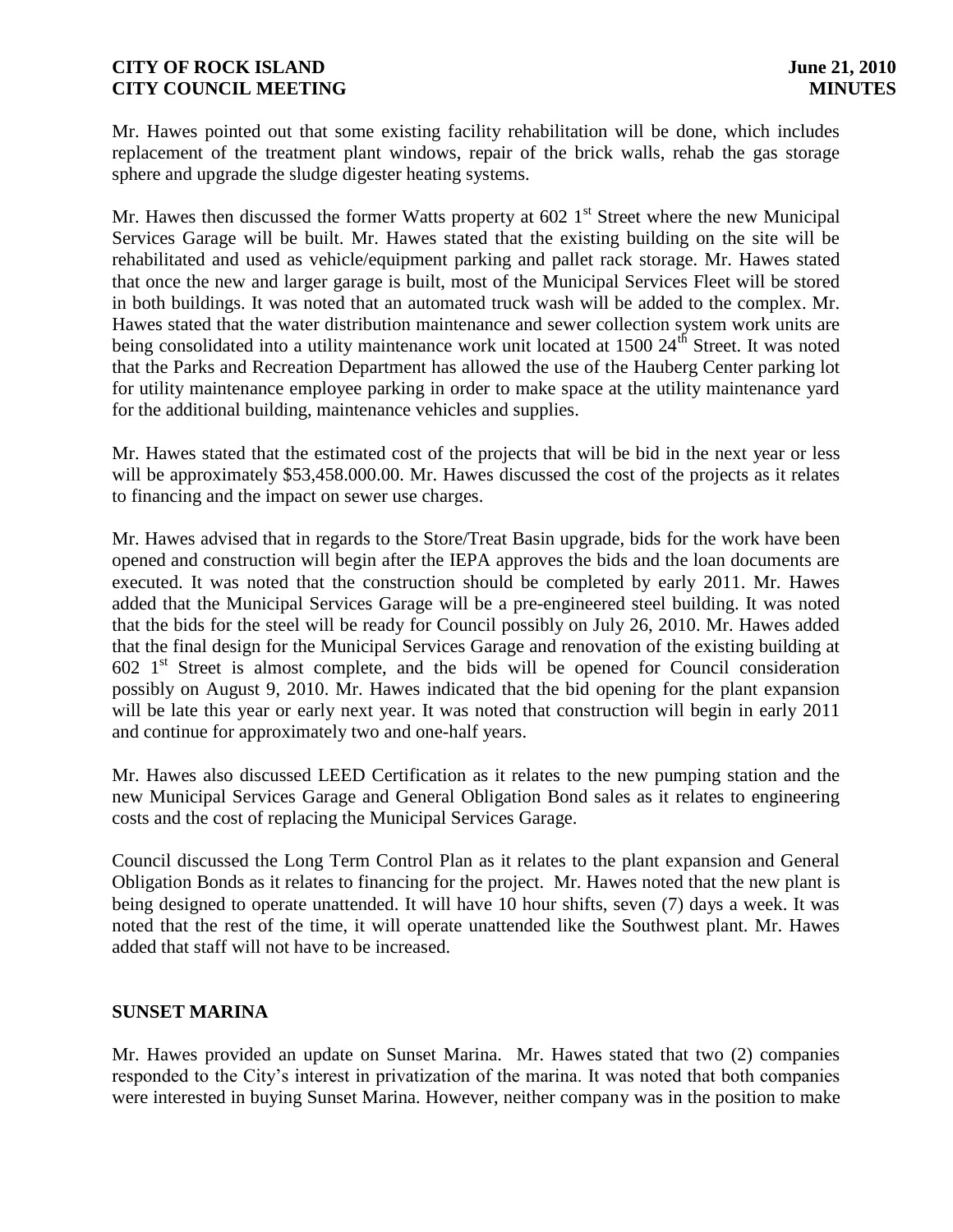an offer due to the uncertainty regarding the dredging of the marina and the problem with the marina entrance. Mr. Hawes noted that once these two (2) problems are resolved, both companies are willing to revisit the opportunity. Mr. Hawes stated that the US Army Corps of Engineers is conducting an environmental assessment of the proposed marina entrance reconfiguration. The environmental impact portion may be done by as early as August. In addition, Mr. Hawes discussed the dredging aspect in regards to the marina and cost as it relates to both projects. Council then discussed the 400 Dock as it relates to replacing the dock.

Mr. Hawes inquired upon Council as to whether they would like the draft memo put on the Agenda for July  $12<sup>th</sup>$  to formalize the recommendations to terminate the privatization process, authorize staff to continue in-house operations according to the Fiscal Year 2011 operating budget and direct staff to review options for enhancing the marina's physical and financial condition and make recommendations as part of the Fiscal Year 2012 Budget process.

Council discussed the recommendations and agreed to put the report on the July  $12<sup>th</sup>$  Agenda for Council action.

# **EXECUTIVE SESSION**

A motion was made by Alderman Jones and seconded by Alderwoman Murphy to recess to Executive Session on matters of Personnel and Litigation. The motion carried on a roll call vote. Those voting Aye being, Alderman Conroy, Alderman Foley, Alderman Tollenaer, Alderman Jones, Alderwoman Murphy and Alderman Austin; those voting No, none. The meeting was recessed at 5:50 p.m.

Mayor Pauley reconvened the regular meeting at 6:00 p.m.

# **ADJOURNMENT**

A motion made by Alderman Foley and seconded by Alderman Jones to adjourn the meeting carried on a roll call vote. Those voting Aye being Alderman Conroy, Alderman Foley, Alderman Tollenaer, Alderman Jones, Alderwoman Murphy and Alderman Austin; those voting No, none. The meeting was adjourned at 6:01 p. m.

\_\_\_\_\_\_\_\_\_\_\_\_\_\_\_\_\_\_\_\_\_\_\_\_\_\_\_\_\_\_ Aleisha L. Patchin, City Clerk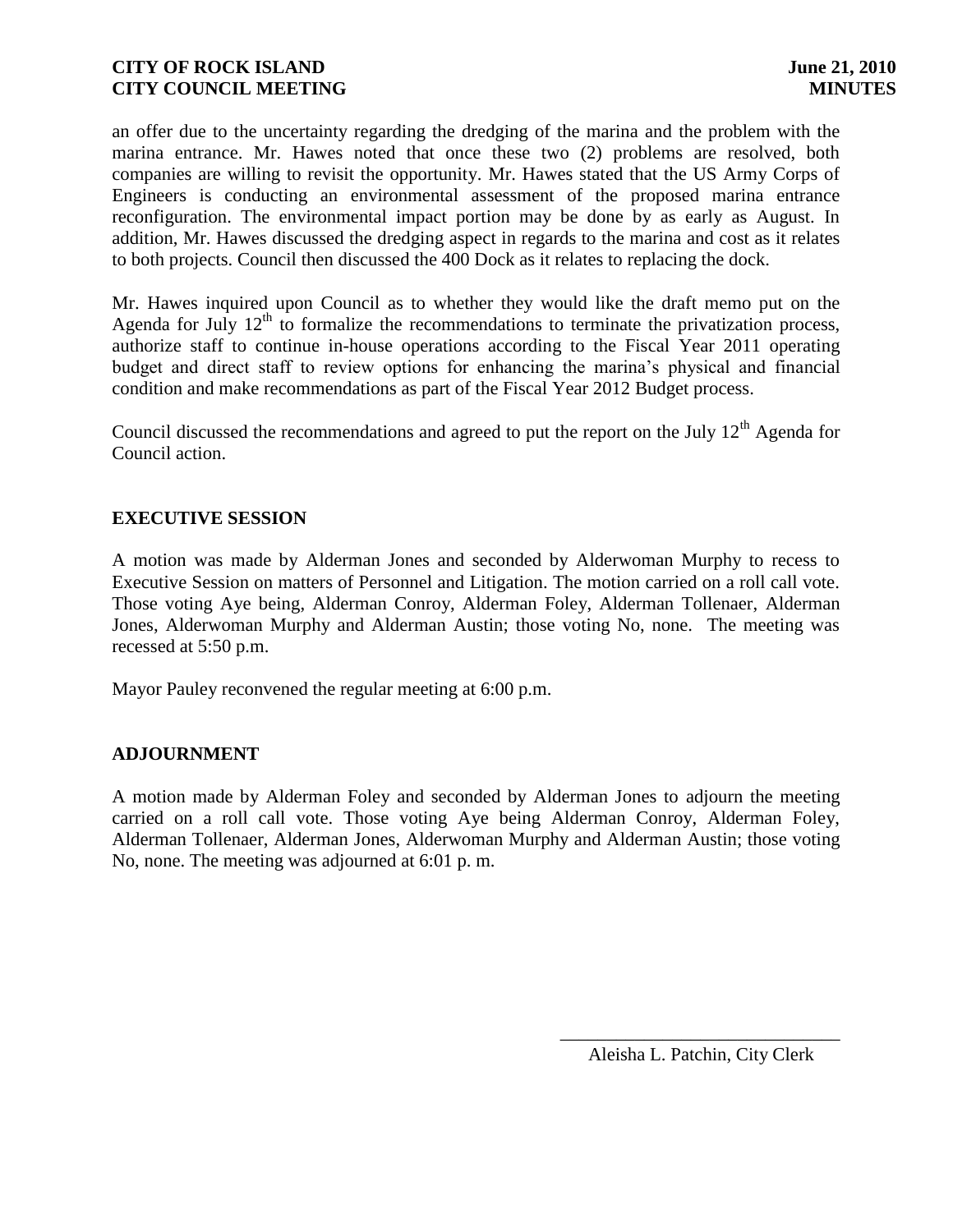Rock Island City Council met in regular session at 6:45 p.m. in Council Chambers of Rock Island City Hall. Present were Mayor Dennis E. Pauley, presiding, and Aldermen Terry M.A. Brooks I, David Conroy, P.J. Foley, Stephen L. Tollenaer, Jason W. Jones, Joy Murphy and Charles O. Austin III. Acting City Manager Bob Hawes was also present. City Manager John Phillips was absent.

### **Introductory Proceedings**

Mayor Pauley called the meeting to order and led in the Pledge of Allegiance to the Flag of the United States of America. Alderman Conroy gave the Invocation.

### Agenda Item #5 **Minutes of the Meeting of June 14, 2010.**

A motion was made by Alderman Austin and seconded by Alderwoman Murphy to approve the Minutes of the Meeting of June 14, 2010 as printed. The motion carried by the following Aye and No vote; those voting Aye being Alderman Brooks, Alderman Conroy, Alderman Foley Alderman Tollenaer, Alderman Jones, Alderwoman Murphy and Alderman Austin; those voting No, none.

### Agenda Item #6 **Update Rock Island by Mayor Pauley.**

Mayor Pauley stated that at the annual Illinois City/County Management Association conference held on June 9 through June 11, 2010, City Manager John Phillips received a Special Service award. It was noted that the Special Service award was presented to Mr. Phillips for Special Service to the Profession. Mayor Pauley indicated that Mr. Phillips has served in the local government profession for the last 35 years. It was noted that Mr. Phillips has served for 23 years as City Manager of the City of Rock Island. Mayor Pauley commented that Mr. Phillips has served as secretary/treasurer, vice president and president of the Illinois City/County Management Association (ILCMA) and has served on a variety of ILCMA committees throughout the years. Mayor Pauley advised that Mr. Phillips currently serves on the Illinois Municipal League Managers Committee representing the profession at the state level. The Mayor stated that Mr. Phillip's open attitude and easy approachability has made him a key leader and supporter for the downstate professional manager communities. Mayor Pauley added that Mr. Phillips has dedicated his professional life to the support and advancement of the local government management profession and is very deserving of the recognition from the ILCMA for his efforts.

Mayor Pauley stated that the 36<sup>th</sup> annual "Tell On Your Neighbor" residential beautification awards contest has opened nominations for the most attractive and best-kept lawns in Rock Island. The Mayor added that anyone can submit a nomination and they will be accepted through Friday, June 25, 2010 at 5:00 p.m. It was noted to please call 732-2900 with the nominee and address.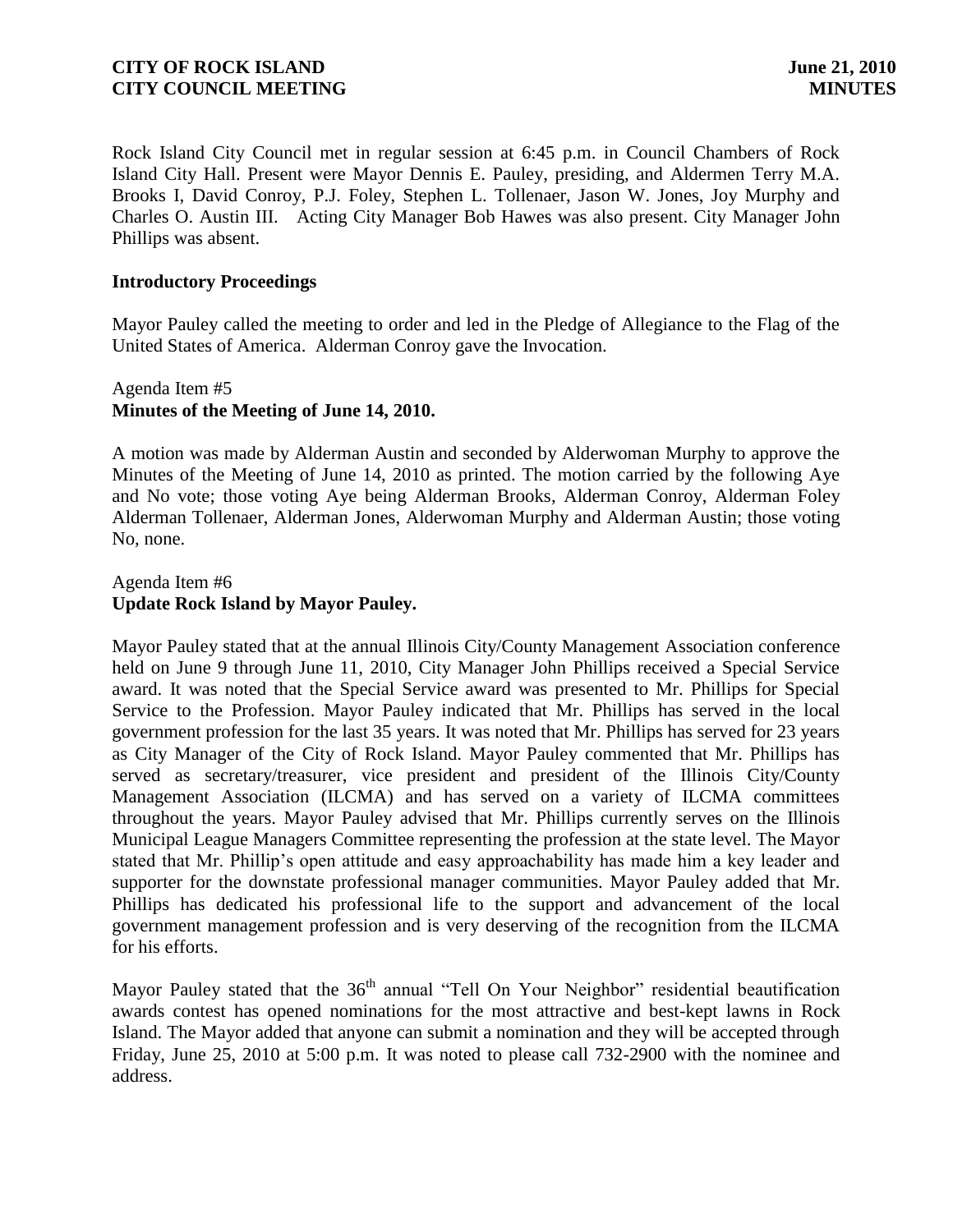Mayor Pauley offered that the Broadway Historical District is planning a clean-up at Old Lincoln School at  $7<sup>th</sup>$  Avenue and  $22<sup>nd</sup>$  Street on Saturday, June 26, 2010 from 8:00 a.m.to noon. Mayor Pauley stated that volunteers are needed. It was noted that gloves, masks and refreshments will be provided. Mayor Pauley stated to contact Lori Shafer at 766-1307 for more information.

#### Agenda Item #7 **Proclamation declaring Saturday, June 26, 2010 as Rock Island County NAACP Day.**

Mayor Pauley read the Proclamation declaring Saturday, June 26, 2010 as Rock Island County NAACP Day. Liz Sherwin accepted the Proclamation.

Ms. Sherwin thanked the Mayor and Council for the Proclamation. Ms. Sherwin also thanked Mayor Pauley and Alderman Brooks in advance for attending an upcoming banquet that will be held on Saturday, June 26, 2010 at 6:00 p.m. at the Ramada Inn by the airport in Moline.

# Agenda Item #8 **A Special Ordinance authorizing acquisition of property located at 609-611 10th Street.**

It was moved by Alderman Conroy, seconded by Alderman Foley to consider, suspend the rules and pass the ordinance. The motion carried by the following Aye and No vote: those voting Aye being Alderman Brooks, Alderman Conroy, Alderman Foley, Alderman Tollenaer, Alderman Jones, Alderwoman Murphy and Alderman Austin; those voting No, none.

# Agenda Item #9 **A Special Ordinance providing for the donation of City owned property at 3119, 3121, 3203, 3207 and 3211 6 th Avenue.**

Alderwoman Murphy moved and Alderman Foley seconded to consider, suspend the rules and pass the ordinance. The motion carried by the following Aye and No vote: those voting Aye being Alderman Brooks, Alderman Conroy, Alderman Foley, Alderman Tollenaer, Alderman Jones, Alderwoman Murphy and Alderman Austin; those voting No, none.

## Agenda Item #10 **A Special Ordinance amending a Special Ordinance by eliminating a handicapped parking space at 2530 28th Street.**

It was moved by Alderwoman Murphy, seconded by Alderman Conroy to consider, suspend the rules and pass the ordinance. The motion carried by the following Aye and No vote: those voting Aye being Alderman Brooks, Alderman Conroy, Alderman Foley, Alderman Tollenaer, Alderman Jones, Alderwoman Murphy and Alderman Austin; those voting No, none.

Agenda Item #11 **CLAIMS**

It was moved by Alderman Austin, seconded by Alderman Conroy to accept the following reports and authorize payment as recommended. The motion carried by the following Aye and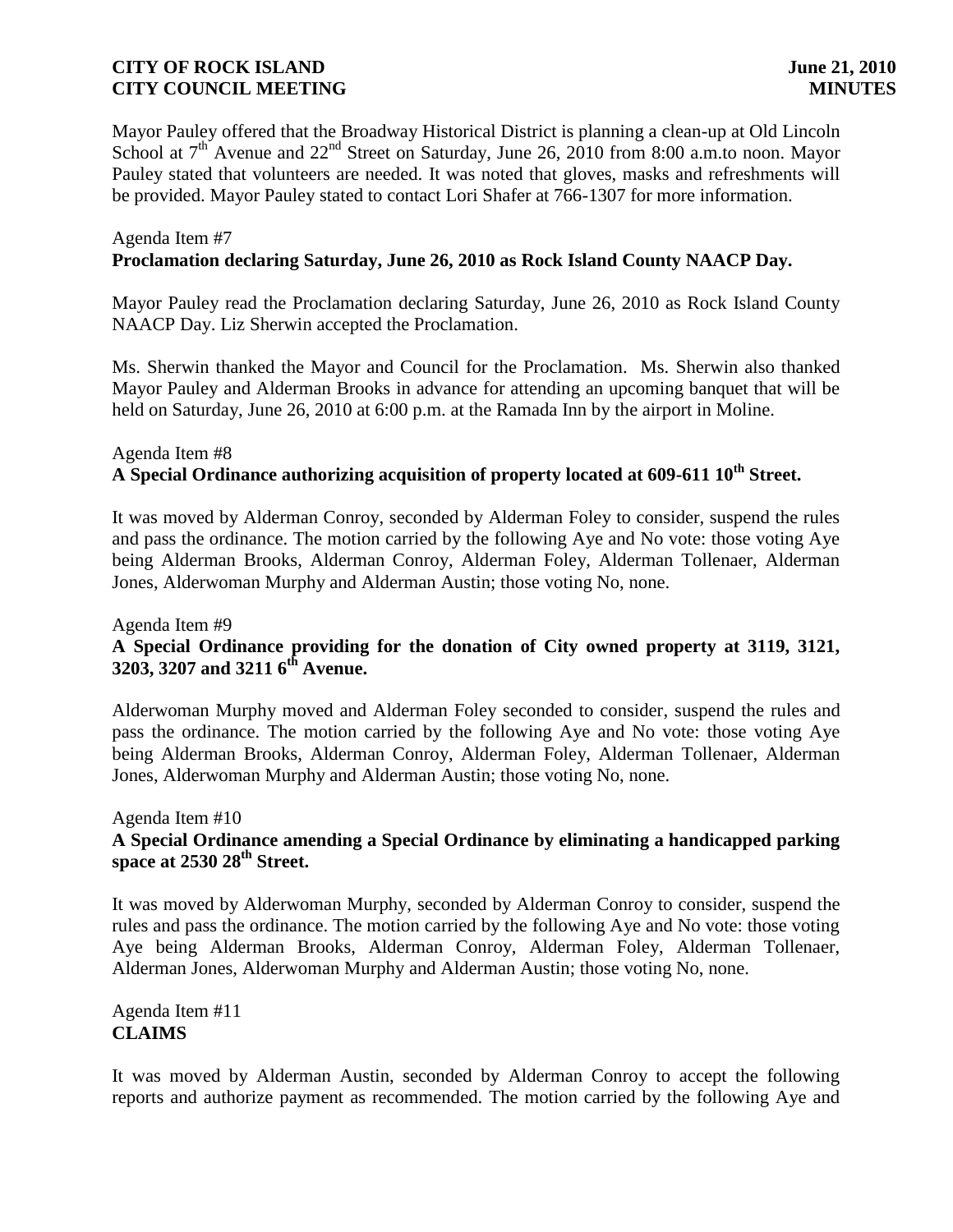No vote: those voting Aye being Alderman Brooks, Alderman Conroy, Alderman Foley, Alderman Tollenaer, Alderman Jones, Alderwoman Murphy and Alderman Austin; those voting No, none.

- a. Report from the Public Works Department regarding payment in the amount of \$5,458.69 to Electric Pump for the rebuilding of one (1) 20 hp Flygt pump and motor.  $(163)$
- b. Report from the Public Works Department regarding payment in the amount of \$2,574.00 to DrinkerBiddle&Reath for services provided for the Pretreatment Program-NPDES Permit. (166)
- c. Report from the Public Works Department regarding payment #13 in the amount of \$658,497.83 to Williams/Valley Construction Management for services provided for the Schwiebert Riverfront Park Bid Release 2 project. (167)
- d. Report from the Public Works Department regarding payment #1 in the amount of \$99,191.73 to Walter D. Laud Construction for services provided for  $16<sup>th</sup>$  Avenue reconstruction from  $22<sup>nd</sup>$  to  $24<sup>th</sup>$  Street. (168)
- e. Report from the Public Works Department regarding payment #1 in the amount of \$134,094.65 to C.H. Langman & Son for services provided for 22½ Avenue resurfacing from  $25<sup>th</sup>$  to  $27<sup>th</sup>$  Street. (169)
- f. Report from the Public Works Department regarding payment in the amount of \$3,725.00 to Coe Equipment, Inc. for repairs to the backup sewer camera transporter. (173)

# Agenda Item #12 **Claims for the week of June 11 through June 17 in the amount of \$527,712.15.**

Alderman Jones moved and Alderman Foley seconded to allow the claims. The motion carried by the following Aye and No vote: those voting Aye being Alderman Brooks, Alderman Conroy, Alderman Foley, Alderman Tollenaer, Alderman Jones, Alderwoman Murphy and Alderman Austin; those voting No, none.

# Agenda Item #13 **Payroll for the weeks of May 31 through June 13 in the amount of \$1,277,835.49.**

It was moved by Alderman Conroy, seconded by Alderman Foley to allow the payroll. The motion carried by the following Aye and No vote: those voting Aye being Alderman Brooks, Alderman Conroy, Alderman Foley, Alderman Tollenaer, Alderman Jones, Alderwoman Murphy and Alderman Austin; those voting No, none.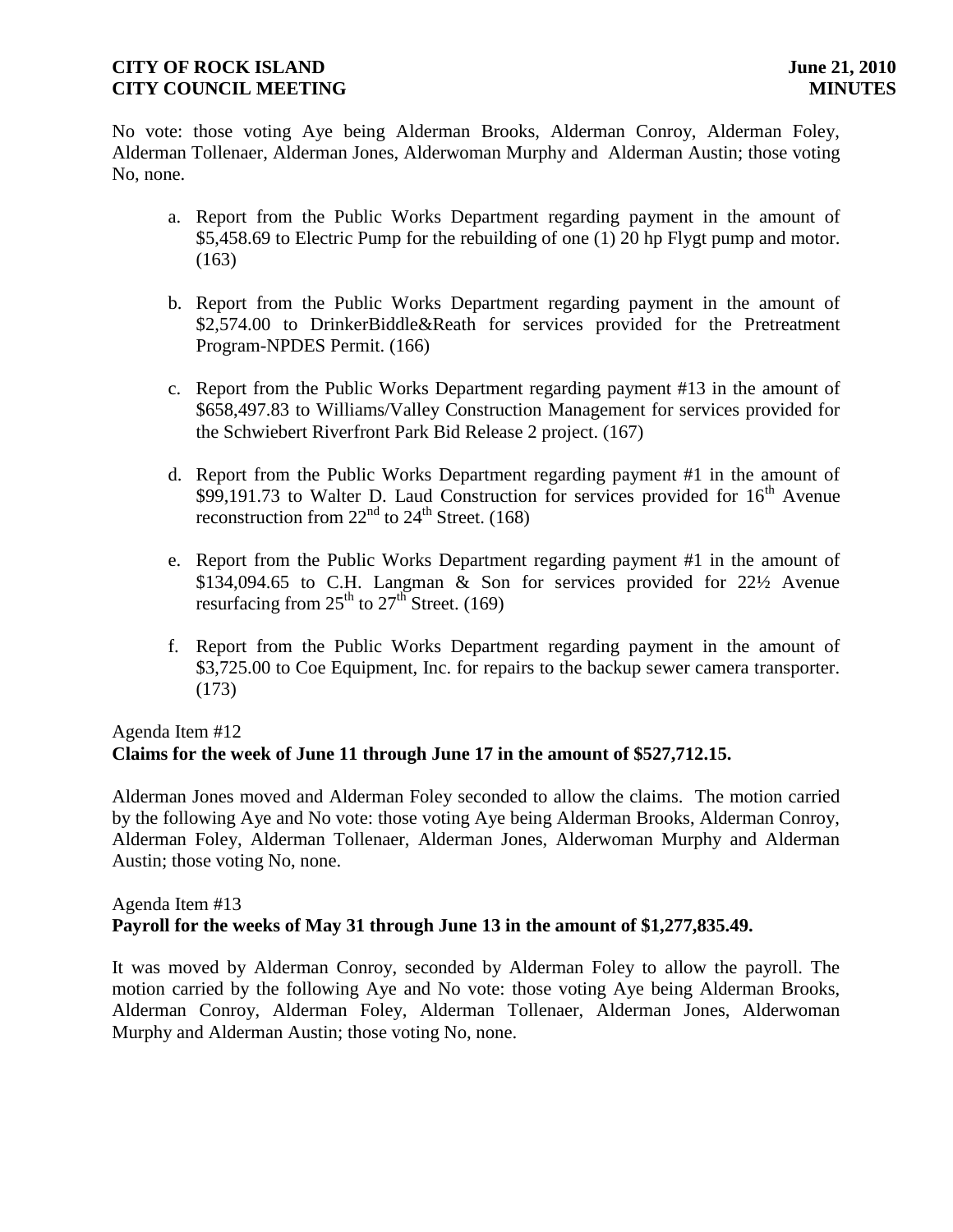#### Agenda Item #14

# **Report from the Public Works Department regarding the purchase of sludge pump parts from Liberty Process Equipment, Inc. in the amount of \$3,860.00.**

It was moved by Alderman Foley, seconded by Alderman Conroy to approve the purchase as recommended. The motion carried by the following Aye and No vote: those voting Aye being Alderman Brooks, Alderman Conroy, Alderman Foley, Alderman Tollenaer, Alderman Jones, Alderwoman Murphy and Alderman Austin; those voting No, none.

#### Agenda Item #15

# **Report from the Public Works Department regarding the purchase of replacement travelling screen parts from Screening Systems International, Inc. in the amount of \$14,154.00.**

Alderman Conroy moved and Alderwoman Murphy seconded to approve the purchase as recommended. The motion carried by the following Aye and No vote: those voting Aye being Alderman Brooks, Alderman Conroy, Alderman Foley, Alderman Tollenaer, Alderman Jones, Alderwoman Murphy and Alderman Austin; those voting No, none.

#### Agenda Item #16

# **Report from the Public Works Department regarding the purchase of one (1) GPS Rover Unit from The Sidwell Company in the amount of \$17,282.30.**

It was moved by Alderwoman Murphy, seconded by Alderman Foley to approve the purchase as recommended. The motion carried by the following Aye and No vote: those voting Aye being Alderman Brooks, Alderman Conroy, Alderman Foley, Alderman Tollenaer, Alderman Jones, Alderwoman Murphy and Alderman Austin; those voting No, none.

#### Agenda Item #17

# **Report from the Public Works Department regarding bids for the 2010 Parking Ramp Renovations, recommending the bid be awarded to Bi-State Masonry, Inc. in the amount of \$101,082.75.**

Alderman Jones moved and Alderman Conroy seconded to award the bid as recommended and authorize the City Manager to execute the contract documents. The motion carried by the following Aye and No vote: those voting Aye being Alderman Brooks, Alderman Conroy, Alderman Foley, Alderman Tollenaer, Alderman Jones, Alderwoman Murphy and Alderman Austin; those voting No, none.

#### Agenda Item #18

# **Report from the Public Works Department regarding a proposal from Missman, Stanley & Associates for engineering services for the Turkey Hollow Creek Bridge Replacement.**

It was moved by Alderman Tollenaer, seconded by Alderman Conroy to approve the proposal as recommended and authorize the City Manager to execute the contract documents. The motion carried by the following Aye and No vote: those voting Aye being Alderman Brooks, Alderman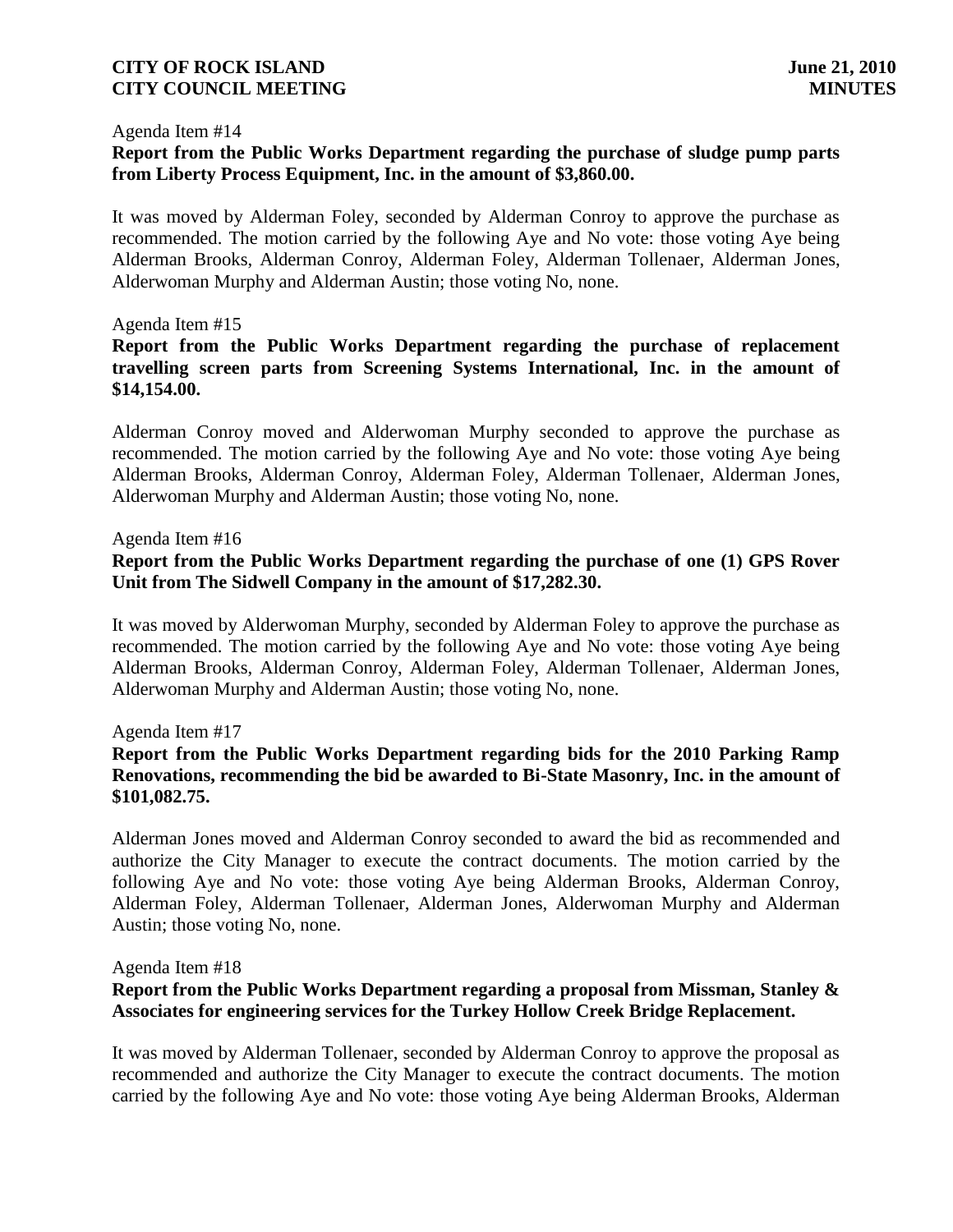Conroy, Alderman Foley, Alderman Tollenaer, Alderman Jones, Alderwoman Murphy and Alderman Austin; those voting No, none.

#### Agenda Item #19

**Report from the Community and Economic Development Department regarding an amendment to the existing demolition contract with Valley Construction Company, Inc., recommending approving the proposal for the demolition of 1506 12th Street and the building at 401 24th Street in the amount of \$39,137.00.** 

Alderman Foley moved and Alderman Conroy seconded to approve the proposal as recommended and authorize the City Manager to execute the contract documents. The motion carried by the following Aye and No vote: those voting Aye being Alderman Brooks, Alderman Conroy, Alderman Foley, Alderman Tollenaer, Alderman Jones, Alderwoman Murphy and Alderman Austin; those voting No, none.

#### Agenda Item #20

# **Report from the Administrative Services Department regarding a Special Ordinance for prevailing wage rates in the City of Rock Island.**

It was moved by Alderman Conroy, seconded by Alderman Tollenaer to consider, suspend the rules and pass the ordinance. The motion carried by the following Aye and No vote: those voting Aye being Alderman Brooks, Alderman Conroy, Alderman Foley, Alderman Tollenaer, Alderman Jones, Alderwoman Murphy and Alderman Austin; those voting No, none.

#### Agenda Item #21

### **Report from the Community and Economic Development Department regarding the findings of the Joint Review Board related to the 2010 amendment to the Downtown Tax Increment Financing Redevelopment Plan and Project.**

Alderwoman Murphy moved and Alderman Austin seconded to approve the findings as recommended. The motion carried by the following Aye and No vote: those voting Aye being Alderman Brooks, Alderman Conroy, Alderman Foley, Alderman Tollenaer, Alderman Jones, Alderwoman Murphy and Alderman Austin; those voting No, none.

#### Agenda Item #22

### **Report from the Traffic Engineering Committee regarding a request for removal of 20 handicapped parking spaces in the City of Rock Island.**

It was moved by Alderwoman Murphy seconded by Alderman Jones to approve the request as recommended and refer to the City Attorney for an ordinance.

Discussion followed.

Alderman Brooks inquired as to why the ordinance is needed for the 20 handicapped signs.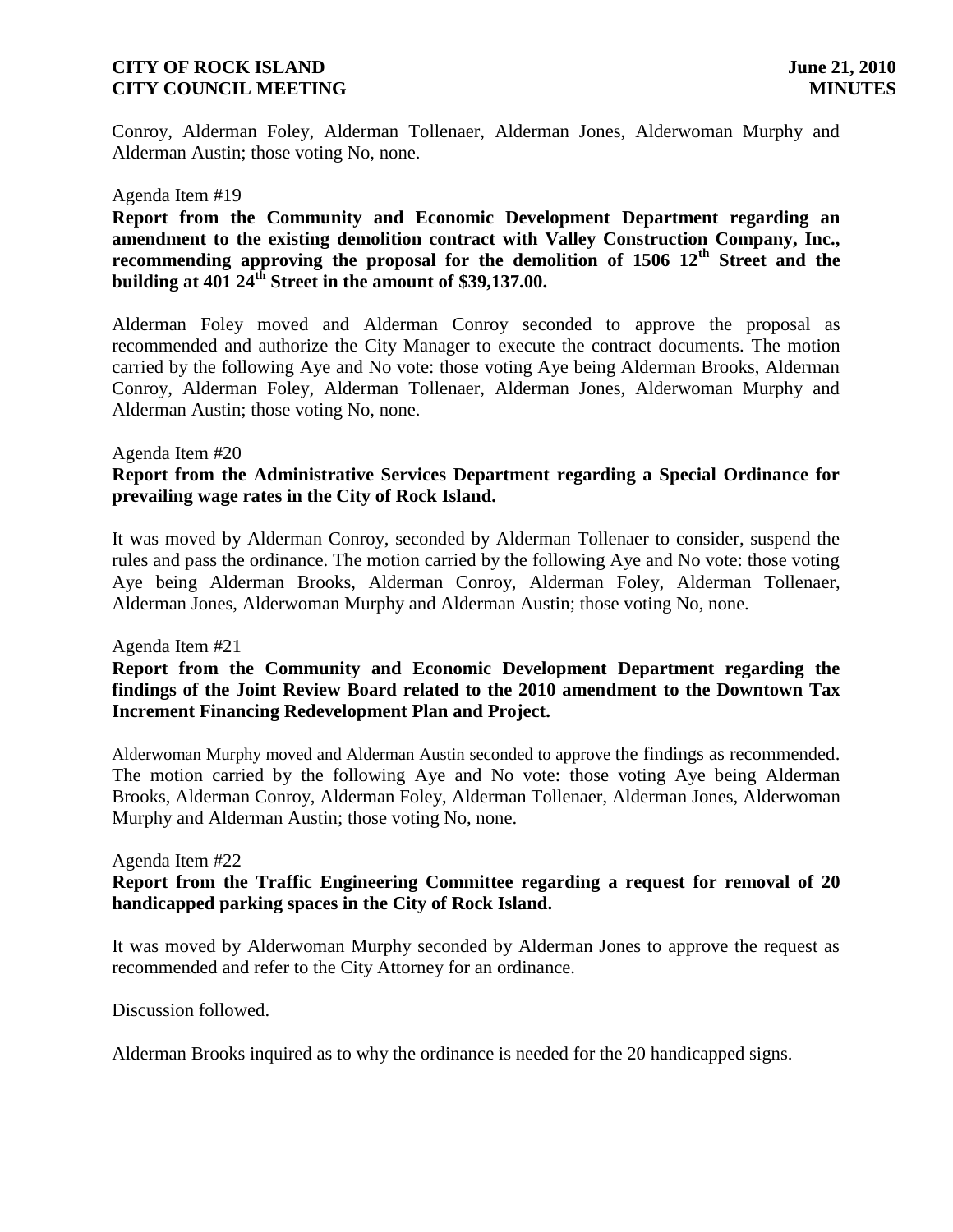Acting City Manager Bob Hawes stated that these are handicapped signs that have been removed over the years for various reasons and completing an ordinance to remove the handicapped parking spaces will clean this up.

After discussion, the motion carried by the following Aye and No vote: those voting Aye being Alderman Brooks, Alderman Conroy, Alderman Foley, Alderman Tollenaer, Alderman Jones, Alderwoman Murphy and Alderman Austin; those voting No, none.

#### Agenda Item #23 **Report from the Mayor regarding appointments and reappointments to the Beautification Commission.**

Alderman Conroy moved and Alderman Austin seconded to approve the appointments and reappointments as recommended. The motion carried by the following Aye and No vote: those voting Aye being Alderman Brooks, Alderman Conroy, Alderman Foley, Alderman Tollenaer, Alderman Jones, Alderwoman Murphy and Alderman Austin; those voting No, none.

Appointments to the Beautification Commission include: Robin Friestad with a four (4) year term expiring on June 30, 2014 and Mary Ann Kuehnel with a three (3) year term expiring on June 30, 2013.

Reappointments include; Deborah Vesole, Emily Smith and Roy Plasschaert all with four (4) year terms to expire on June 30, 2014.

### Agenda Item #24

# **Report from the Public Works Department regarding a request from the Coast Guard Auxiliary to use the parking lot area at Sunset Marina from 8:00 a.m. to noon on Sunday, June 20, July 18 and August 22, 2010 for their annual fundraising breakfasts.**

It was moved by Alderman Foley, seconded by Alderman Conroy to approve the request as recommended. The motion carried by the following Aye and No vote: those voting Aye being Alderman Brooks, Alderman Conroy, Alderman Foley, Alderman Tollenaer, Alderman Jones, Alderwoman Murphy and Alderman Austin; those voting No, none.

Agenda Item #25

**Report from the City Clerk regarding a Street Closing request for a block party on Saturday, July 3, 2010 from 3:00 p.m. to 11:00 p.m. on Foxwood Court.**

Alderman Conroy moved and Alderwoman Murphy seconded to approve the request as recommended. The motion carried by the following Aye and No vote: those voting Aye being Alderman Brooks, Alderman Conroy, Alderman Foley, Alderman Tollenaer, Alderman Jones, Alderwoman Murphy and Alderman Austin; those voting No, none.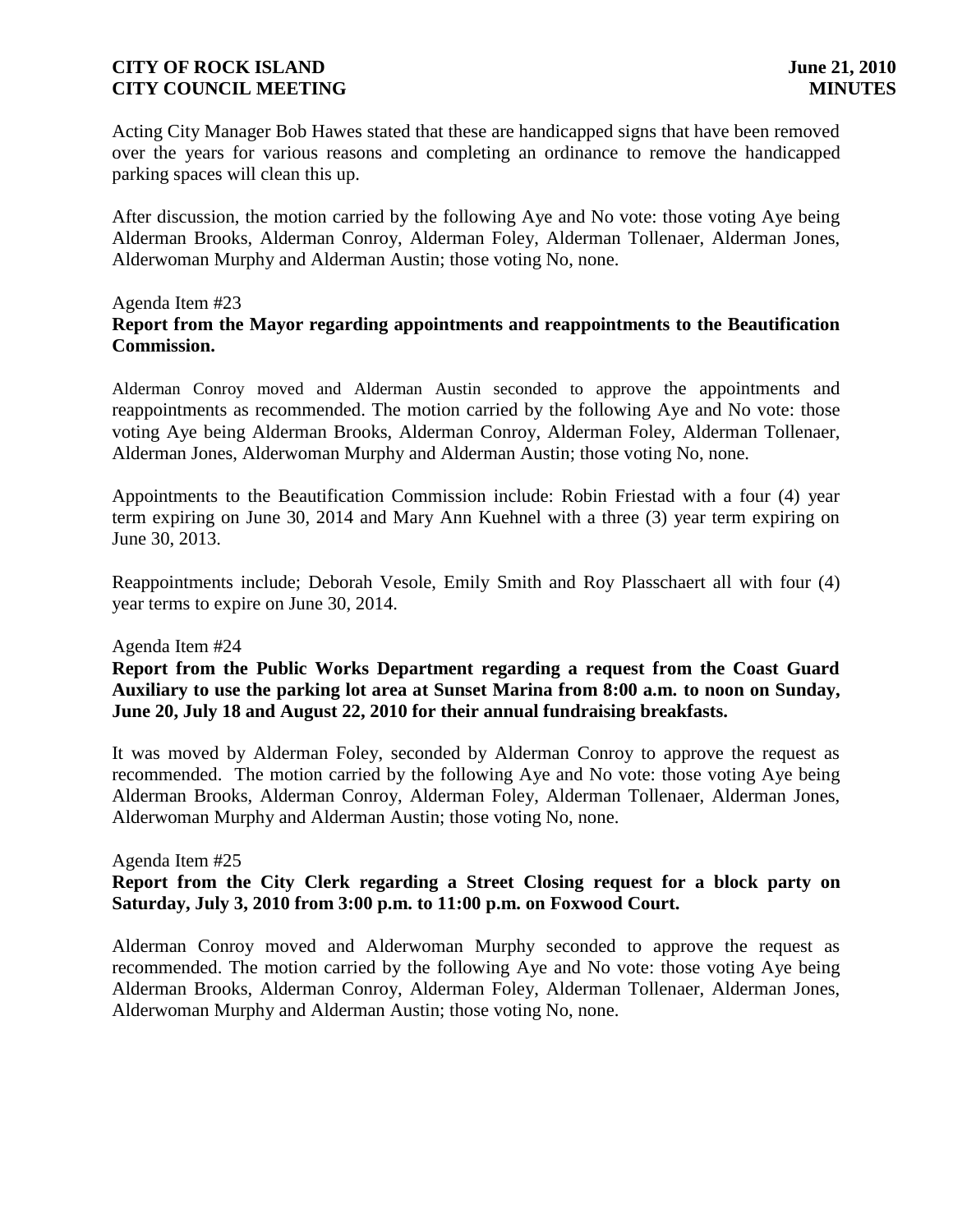#### Agenda Item #26

**Report from the City Clerk regarding a request for a Street Closing at 23rd Street between 20½ Avenue and 2025 23rd Street on Saturday, September 25, 2010 from 5:00 p.m. to midnight for a block party and a Sound Amplification permit from 7:00 p.m. to 11:00 p.m.**

It was moved by Alderman Tollenaer, seconded by Alderwoman Murphy to approve the requests as recommended. The motion carried by the following Aye and No vote: those voting Aye being Alderman Brooks, Alderman Conroy, Alderman Foley, Alderman Tollenaer, Alderman Jones, Alderwoman Murphy and Alderman Austin; those voting No, none.

#### Agenda Item #27

# **Report from the City Clerk regarding an application and Highway Resolution for the Quad Cities Marathon to be held on Sunday, September 26, 2010.**

Alderman Foley moved and Alderman Conroy seconded to approve the application as recommended and adopt the Resolution. The motion carried by the following Aye and No vote: those voting Aye being Alderman Brooks, Alderman Conroy, Alderman Foley, Alderman Tollenaer, Alderman Jones, Alderwoman Murphy and Alderman Austin; those voting No, none.

## Agenda Item #28 **Items from the City Manager's Memorandum Packet.**

Acting City Manager Bob Hawes did not have any items to discuss.

Alderman Austin stated that every Tuesday evening at Lincoln Park is the Starlight Review, which is a wonderful opportunity to hear community talent. Alderman Austin offered that during the weekend, the Genesius Guild puts on several productions including a Greek Tragedy, Shakespearian plays and a locally produced production in August. Alderman Austin added that on July 3, 2010 at 4:00 p.m., the grand opening of Schwiebert Riverfront Park will be held followed by live music from 4:30 p.m. to 9:00 p.m. and children's entertainment (wristbands for games - \$5.00.) It was noted that at 8:00 p.m., there will be a military salute. Alderman Austin commented that this event is free.

Alderwoman Murphy announced that the KeyStone Neighborhood Association is having a Summer Picnic and General Meeting on Sunday, June 27, 2010 at 6:00 p.m. at Lincoln Park in the large shelter. Alderwoman Murphy stated that the KeyStone Neighborhood Association is asking everyone that will be attending the picnic to bring a dish to share. It was noted that the KeyStone Neighborhood Association will provide brats, hotdogs, hamburgers, beverages and place settings. Alderwoman Murphy added that the General Meeting will begin at 6:45 p.m.

Alderwoman Murphy reminded everyone to Shop Rock Island. Alderwoman Murphy stated that Quiznos is located on 18th Avenue and has a variety of lunch items including subs, salads, soups and flatbread wraps. It was noted that their subs are \$3.00 and \$5.00. Alderwoman Murphy noted that kids eat free with the purchase of an adult entre.